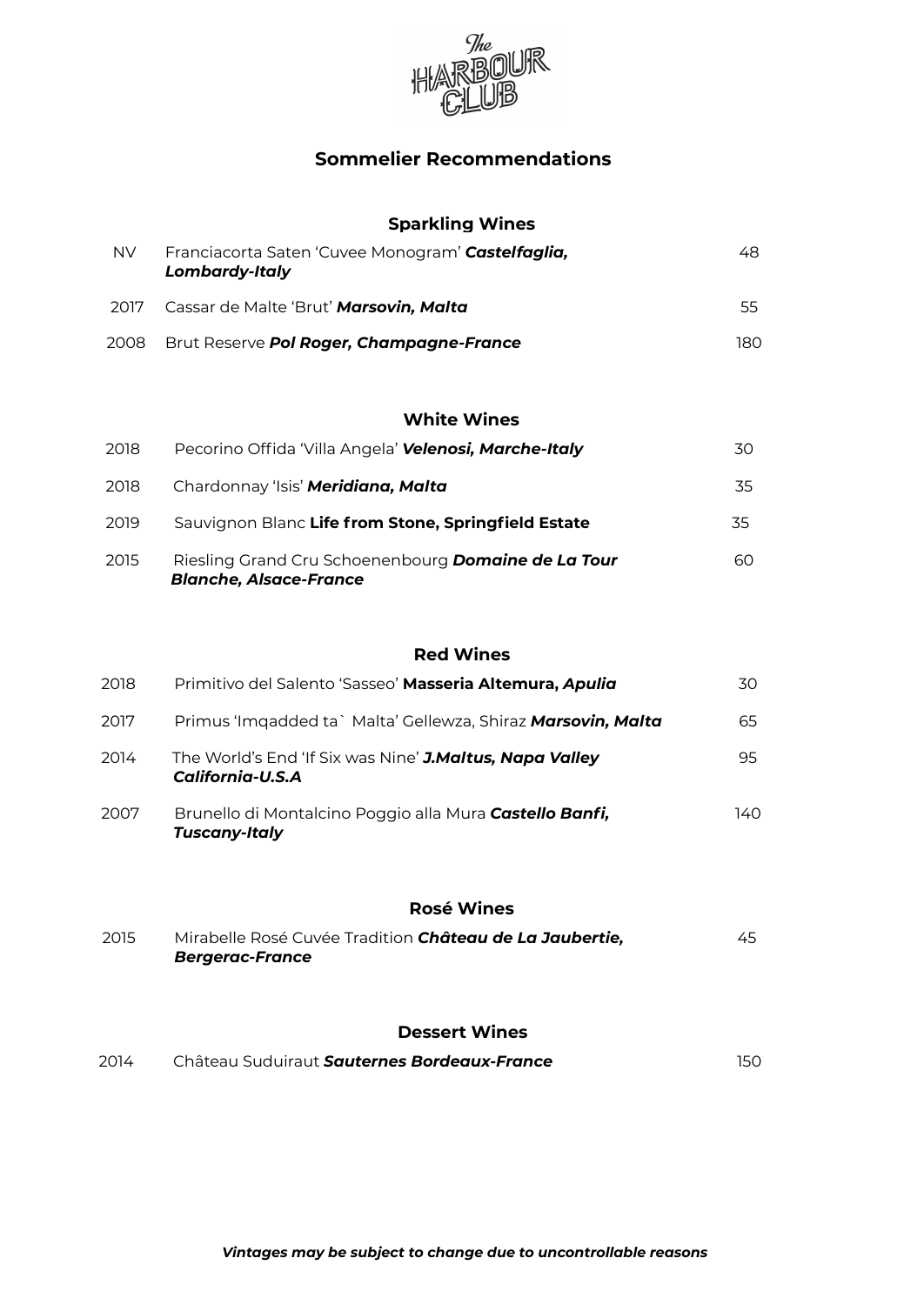

# **Sparkling Wines**

| <b>NV</b> | Prosecco di Valdobbiadene Sup. 'Oro Puro' <b>Valdo, Veneto~Italy</b>   | 25  |
|-----------|------------------------------------------------------------------------|-----|
| <b>NV</b> | Franciacorta Saten Monogram, Lombardy~Italy                            | 48  |
| 2017      | Cassar de Malte 'Brut' Marsovin, Malta                                 | 55  |
| 2018      | '101' Brut Rose, Marsovin, Malta                                       | 55  |
| <b>NV</b> | Grande Tradition Brut <b>Besserat de Bellefon,</b><br>Champagne~France | 55  |
| <b>NV</b> | Brut Reserve Taittinger, Champagne~France                              | 100 |
| <b>NV</b> | Brut Premier Louis Roederer, Champagne~France                          | 100 |
| <b>NV</b> | Cava Clasico Brut <b>Codorniu, Catalonia~Spain</b>                     | 25  |
| <b>NV</b> | Cava Brut Rose 'Anna de Codorniu' <b>Codorniu,</b><br>Catalonia~Spain  | 30  |
| <b>NV</b> | Rosé Brut <b>Bollinger, Champagne~France</b>                           | 130 |
| 2008      | Brut Pol Roger, Champagne~France                                       | 180 |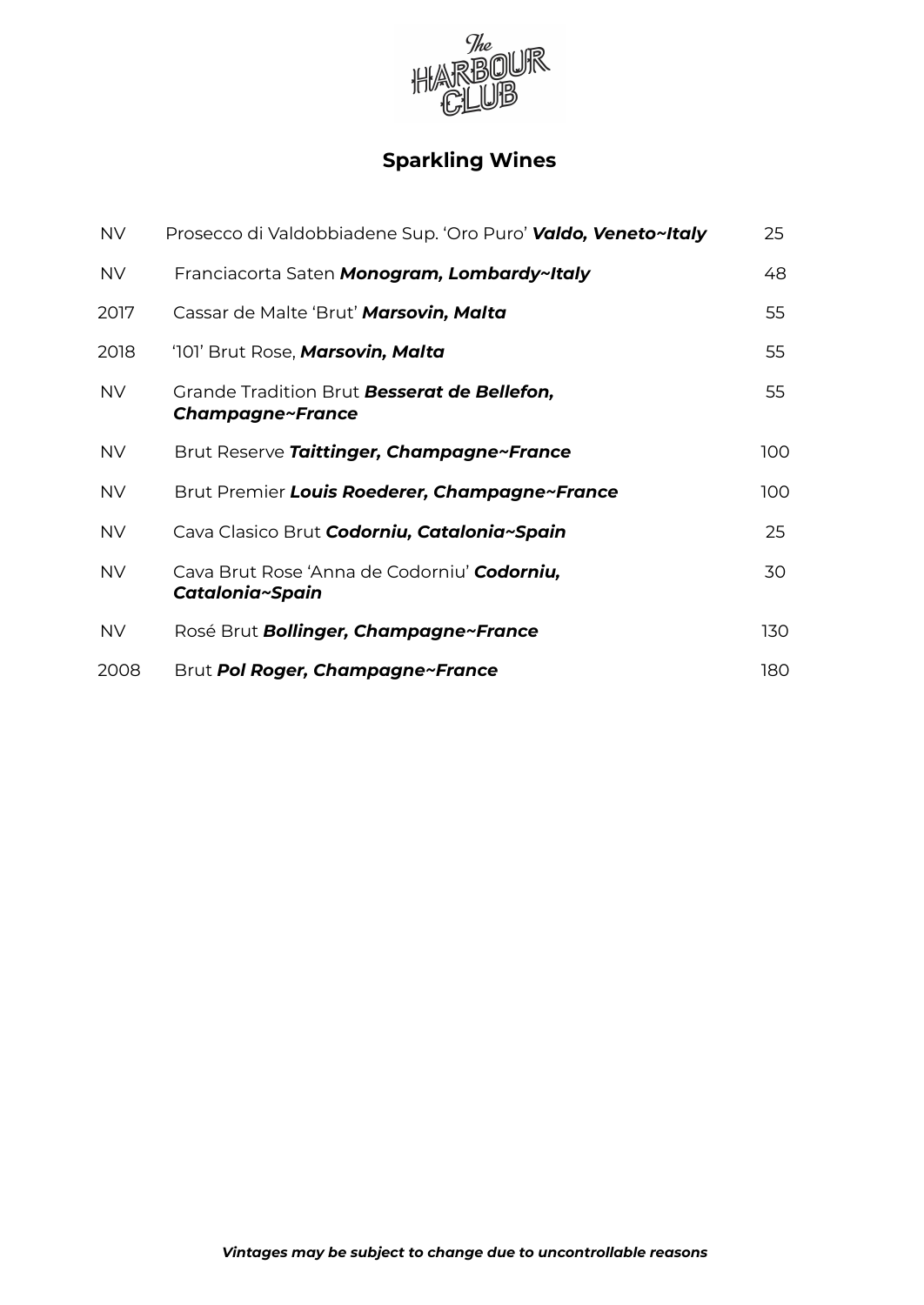

# **White Wines**

## **Maltese Islands**

| 2020 | Laurenti-Vermentino Marsovin                         | 28. |
|------|------------------------------------------------------|-----|
| 2020 | Chardonnay Blanc de Cheval Marsovin                  | 35  |
| 2020 | Chardonnay 'Isis' Meridiana                          | 35  |
| 2020 | Chardonnay Antonin Blanc Marsovin                    | 40. |
| 2018 | Girgentina, Sauvignon Blanc 'Zafrana' Markus Divinus | 70. |
| 2017 | Chardonnay Jean Parisot Ta' Betta                    | 115 |

## **Italy**

| 2019 | Scaia Garganega Tenuta Sant Antonio, Veneto            | 28 |
|------|--------------------------------------------------------|----|
| 2018 | Beneventano Falanghina Donnachiara, Campania           | 29 |
| 2019 | Gavi del Comune di Gavi La Caplana, Piedmont           | 30 |
| 2020 | Greco di Tufo Mastroberardino, Campania                | 30 |
| 2018 | Fiano di Avellino Mastroberardino, Campania            | 30 |
| 2018 | Verduzzo Friulano Zorzettig, Friuli Venezia Giulia     | 30 |
| 2019 | Pecorino Offida Villa Angela <b>Velenosi, Marche</b>   | 30 |
| 2019 | Muller Thurgau St Michael-Eppan, Trentino Alto Adige   | 33 |
| 2018 | Etna Bianco <b>Planeta, Sicily</b>                     | 35 |
| 2020 | Lighea Donnafugata, Sicily                             | 36 |
| 2019 | Ribolla Gialla Le Vigne di Zamò, Friuli Venezia Giulia | 36 |
| 2019 | Luna Salento <b>Conti Zecca, Apulia</b>                | 45 |
| 2016 | Chardonnay 'Ateyon' Loacker, Trentino Alto Adige       | 50 |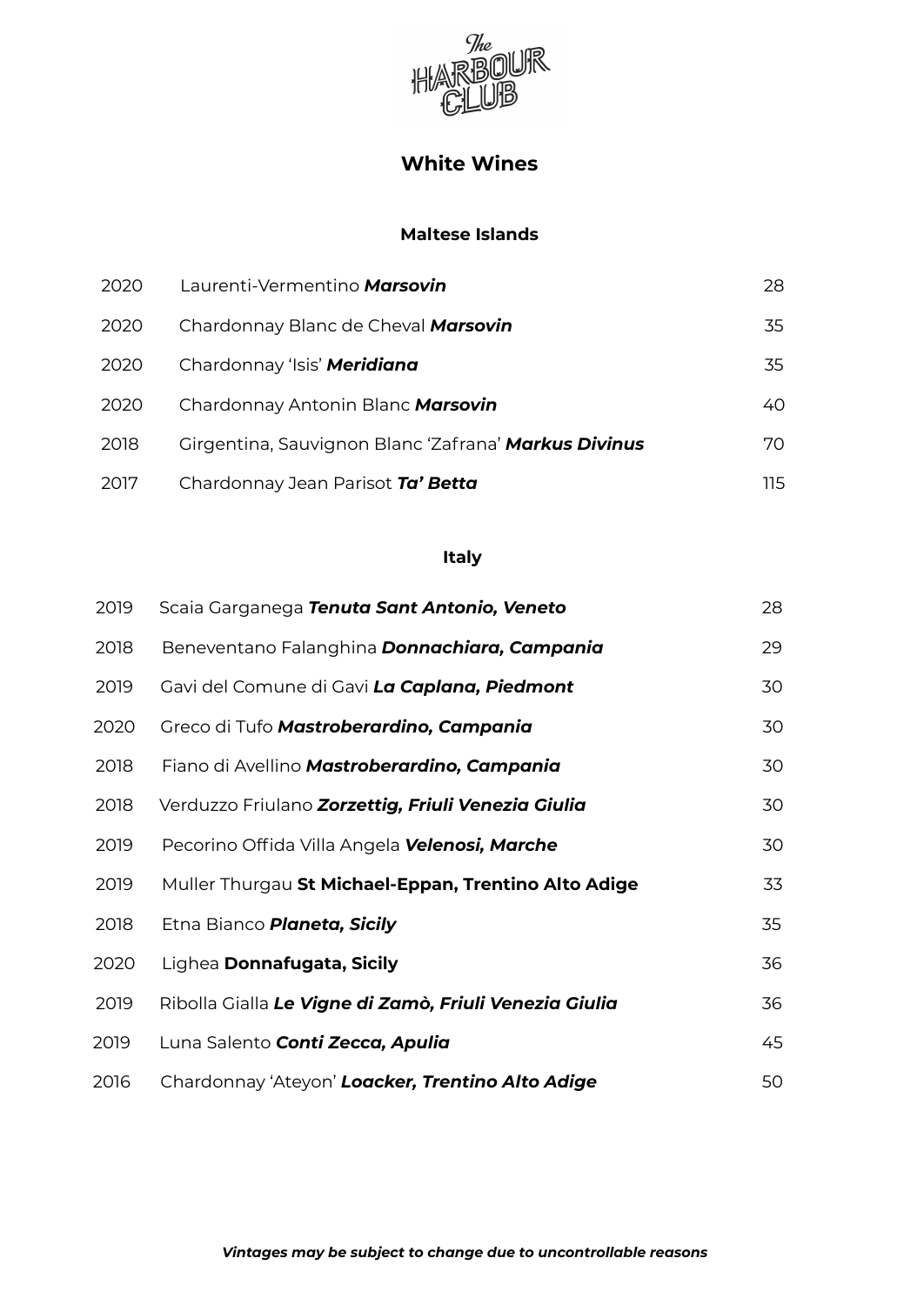

# **Spain**

| 2019 | Albariño A2O Bodega Castro Martín, Rias Baixas Galicia                                      | 30 |
|------|---------------------------------------------------------------------------------------------|----|
|      | <b>Portugal</b>                                                                             |    |
| 2019 | Alvarinho Saven Maria Bonita Lua Cheia, Minho                                               | 30 |
|      | <b>France</b>                                                                               |    |
| 2017 | Les Princes Abbés ~ Gewürztraminer <b>Domgine</b><br><b>Schlumberger, Alsace</b>            | 35 |
| 2016 | Crozes Hermitage Caves de Clairmont, Rhône Valley                                           | 36 |
| 2018 | Chablis 'Les Marouettes' François Martenot, Burgundy                                        | 38 |
| 2018 | Muscadet de Sèvre et Maine sur lie 'Orthogneiss' Domaine de<br>l'Ecu, Loire Valley          | 40 |
| 2019 | Sancerre 'Château de Sancerre' Loire Valley                                                 | 45 |
| 2018 | Pouilly Fumé 'Les Duchesses' Domaine Laporte, Loire Valley                                  | 45 |
| 2015 | Riesling Grand Cru Schoenenbourg <b>Domaine de La Tour</b><br><b>Blanche, Alsace-France</b> | 60 |
| 2018 | Chablis Premier Cru Louis Latour, Burgundy                                                  | 70 |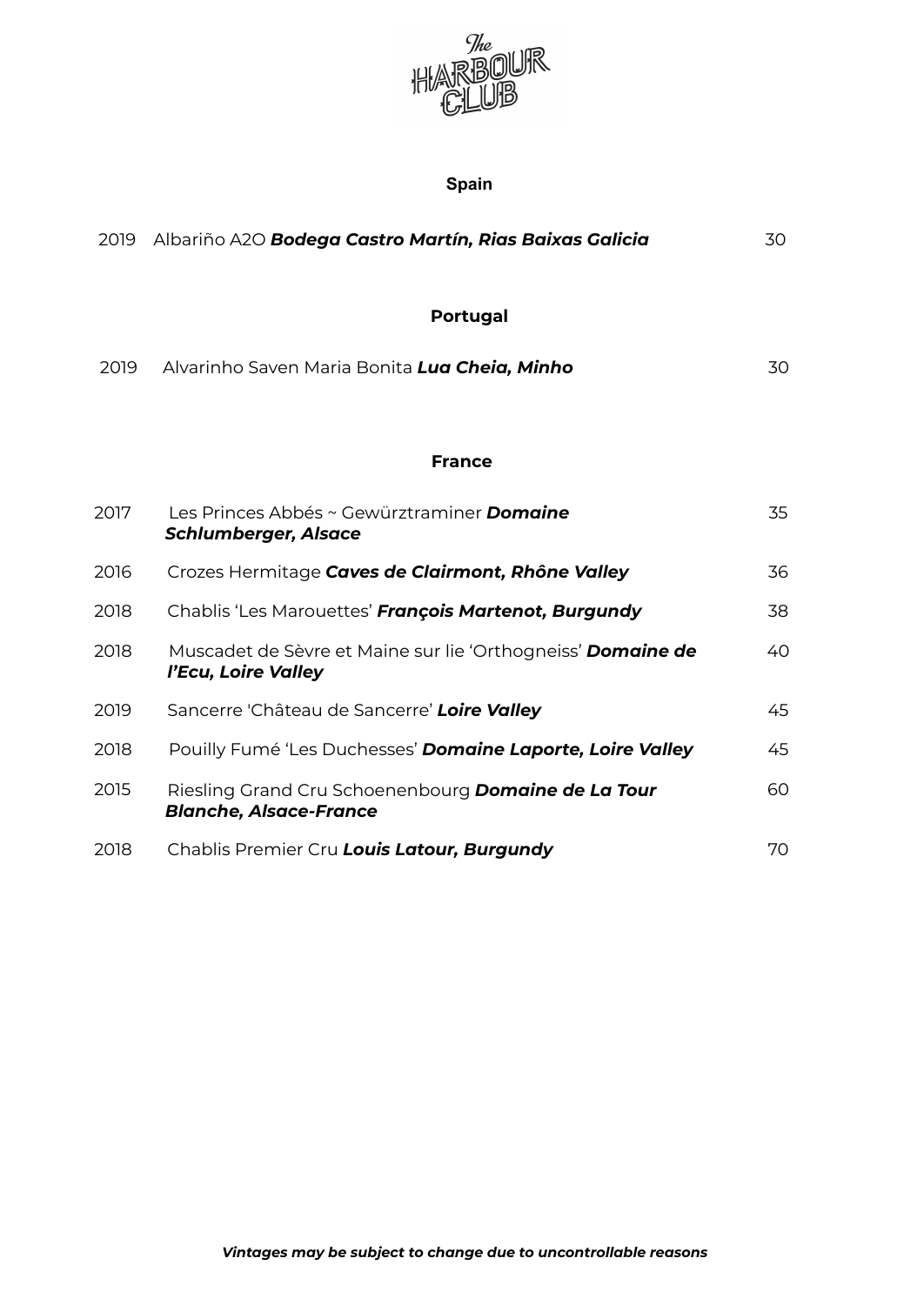

# **Argentina**

| 2019 | Catena Alta Chardonnay Catena Zapata, Mendoza                                        | 65 |
|------|--------------------------------------------------------------------------------------|----|
|      | <b>South Africa</b>                                                                  |    |
| 2018 | Chenin Blanc Mooiplaas Estate Wine, Stellenbosch                                     | 32 |
| 2019 | Sauvignon Blanc Life from Stone, Springfield Estate                                  | 35 |
| 2020 | Miss Lucy Springfield Estate, Robertson                                              | 38 |
| 2018 | <b>Australia</b><br>Pinot Grigio Brown Brothers, King Valley                         | 35 |
|      | <b>New Zealand</b>                                                                   |    |
| 2020 | Sauvignon Blanc Mount Nelson, Marlborough                                            | 40 |
|      | <b>Chile</b>                                                                         |    |
| 2015 | Escudo Rojo~Chardonnay <b>Baron Philippe de</b><br><b>Rothschild, Central Valley</b> | 50 |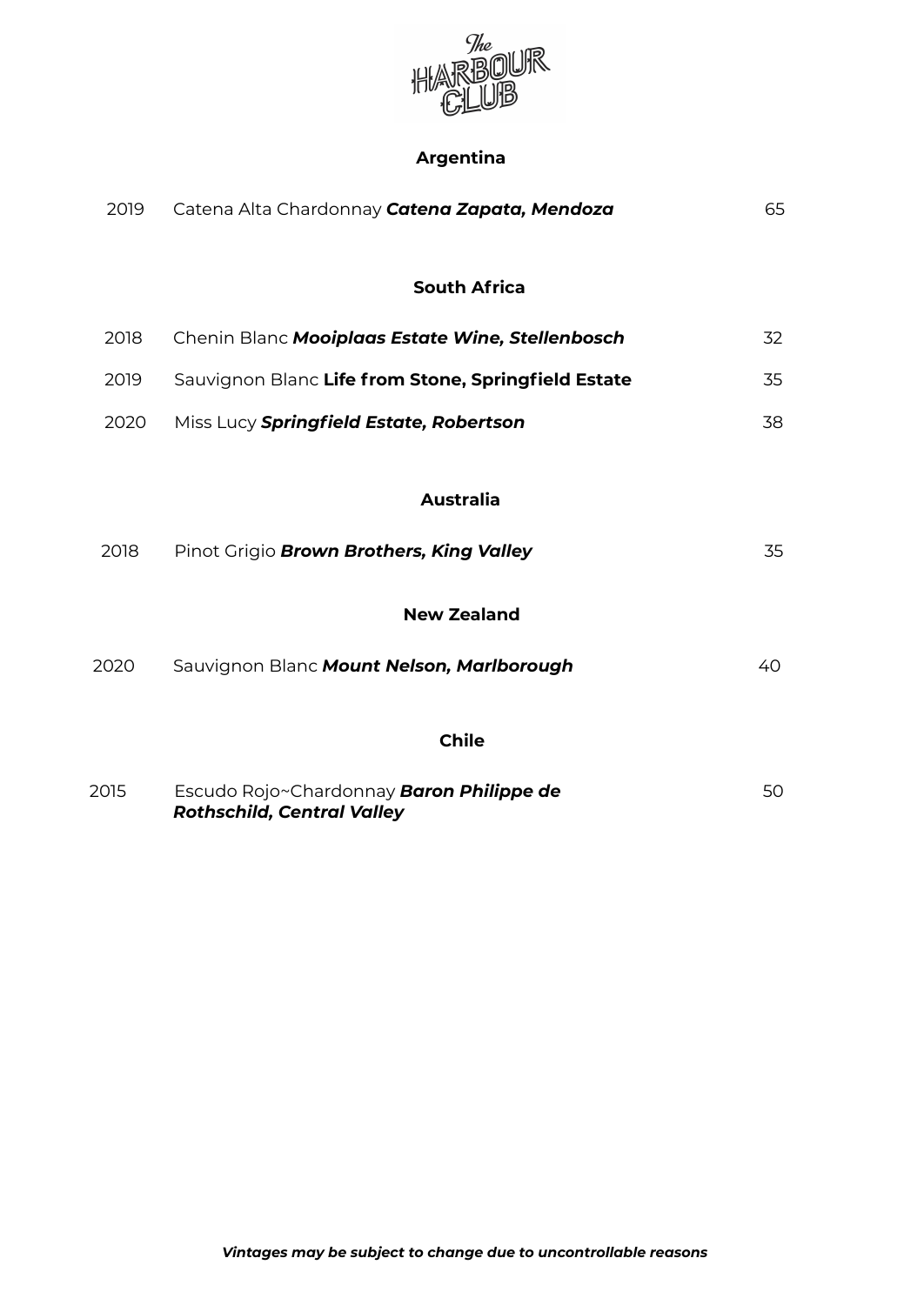

# **Rosé Wines**

| 2020 | Fenici Rosé <b>Meridiana-Malta</b>                                      | 25. |
|------|-------------------------------------------------------------------------|-----|
| 2019 | Côtes du Rhône Rosé La Vinsobraise, Rhône-France                        | 25. |
| 2020 | M de Minuty Rosé Château Minuty, Côtes de<br><b>Provence-France</b>     | 30. |
| 2015 | Cuvée Mirabelle Rosé Château de La Jaubertie,<br><b>Bergerac-France</b> | 45. |

# **Red Wines**

### **Maltese Islands**

| 2019 | Cabernet Franc 'Cheval Franc' Marsovin                   | 38  |
|------|----------------------------------------------------------|-----|
| 2017 | Merlot, Cabernet Sauvignon 'Melqart' Meridiana           | 40  |
| 2018 | Cabernet Sauvignon, Cabernet Franc 'Marnisi' Marsovin    | 42  |
| 2018 | Cabernet Sauvignon 'Antonin Noir' Marsovin               | 42  |
| 2018 | Merlot 'Nexus' <b>Meridiana</b>                          | 45  |
| 2014 | Syrah, Mourvedre 'Contrada Ta` Fangu' San Niklaw Estates | 50  |
| 2011 | Sangiovese 'Despatch' San Niklaw Estates                 | 55  |
| 2015 | Mourvèdre 'Kappella' San Niklaw Estates                  | 65  |
| 2017 | Gellewza, Shiraz Primus 'Imqadded ta` Malta' Marsovin    | 65  |
| 2018 | Gellewza, Syrah 'Adon' Markus Divinus                    | 95  |
| 2017 | Merlot, Cabernet Sauvignon 'Antonio Manoel' Ta' Betta    | 115 |

**Italy**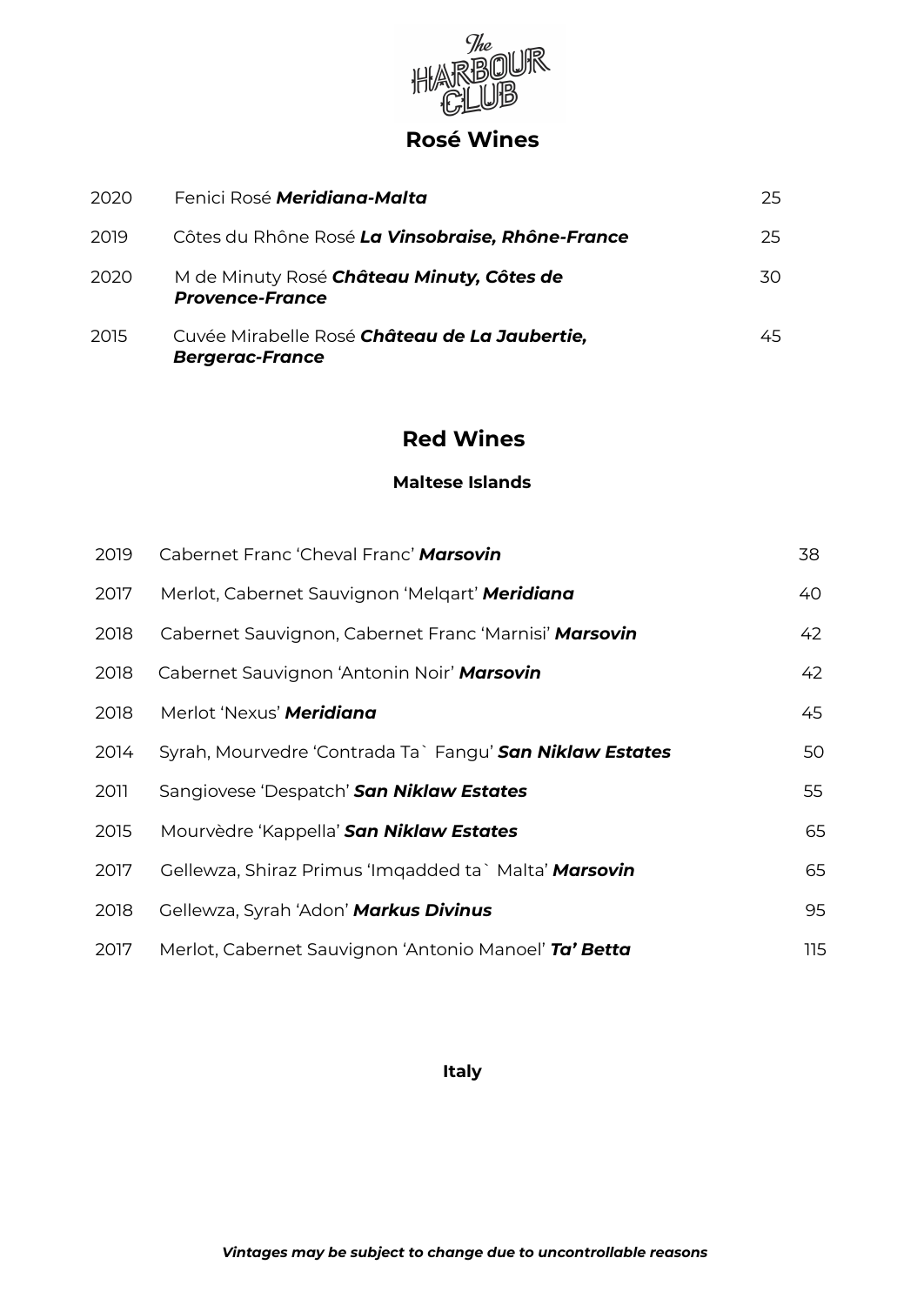

| 2019 | Negroamaro del Salento Villa Mottura, Apulia                      | 25  |
|------|-------------------------------------------------------------------|-----|
| 2018 | Primitivo del Salento 'Sasseo' Masseria Altemura, Apulia          | 30  |
| 2019 | Etna Rosso Planeta, Sicily                                        | 35  |
| 2018 | Chianti Classico 'Peppoli' Marchesi di Antinori, Tuscany          | 35  |
| 2016 | Monferrato Albarossa "La Lus" Banfi, Piedmont                     | 40  |
| 2016 | Primitivo di Manduria, Masseria Altemura, Apulia                  | 50  |
| 2011 | Sagrantino di Montefalco Lungarotti, Umbria                       | 65  |
| 2015 | Primitivo di Manduria 'Sessantanni' Feudo di San Marzano, Apulia  | 70  |
| 2016 | Lucente Luce della Vite, Tuscany                                  | 70  |
| 2010 | Amarone Classico della Valpolicella Guerrieri Rizzardi, Veneto    | 75  |
| 2014 | Taurasi Riserva 'Radici' Mastroberardino, Campania                | 80  |
| 2015 | Le Serre Nuove Tenuta dell'Ornellaia Ornellaia, Tuscany           | 100 |
| 2008 | Brunello di Montalcino 'Poggio alle Mura' Castello Banfi, Tuscany | 140 |
| 2012 | Barolo 'Cannubi Boschis' Luciano Sandrone, Piedmont               | 170 |

# **Spain**

| 2016 | Crianza <b>Bodegas Protos, Ribera del Duero</b> | 45. |
|------|-------------------------------------------------|-----|
| 2015 | Rioja Reserva <b>Bodegas Lan, Rioja</b>         | 38  |
| 2010 | Rioja Gran Reserva Marques de Riscal, Rioja     | 90. |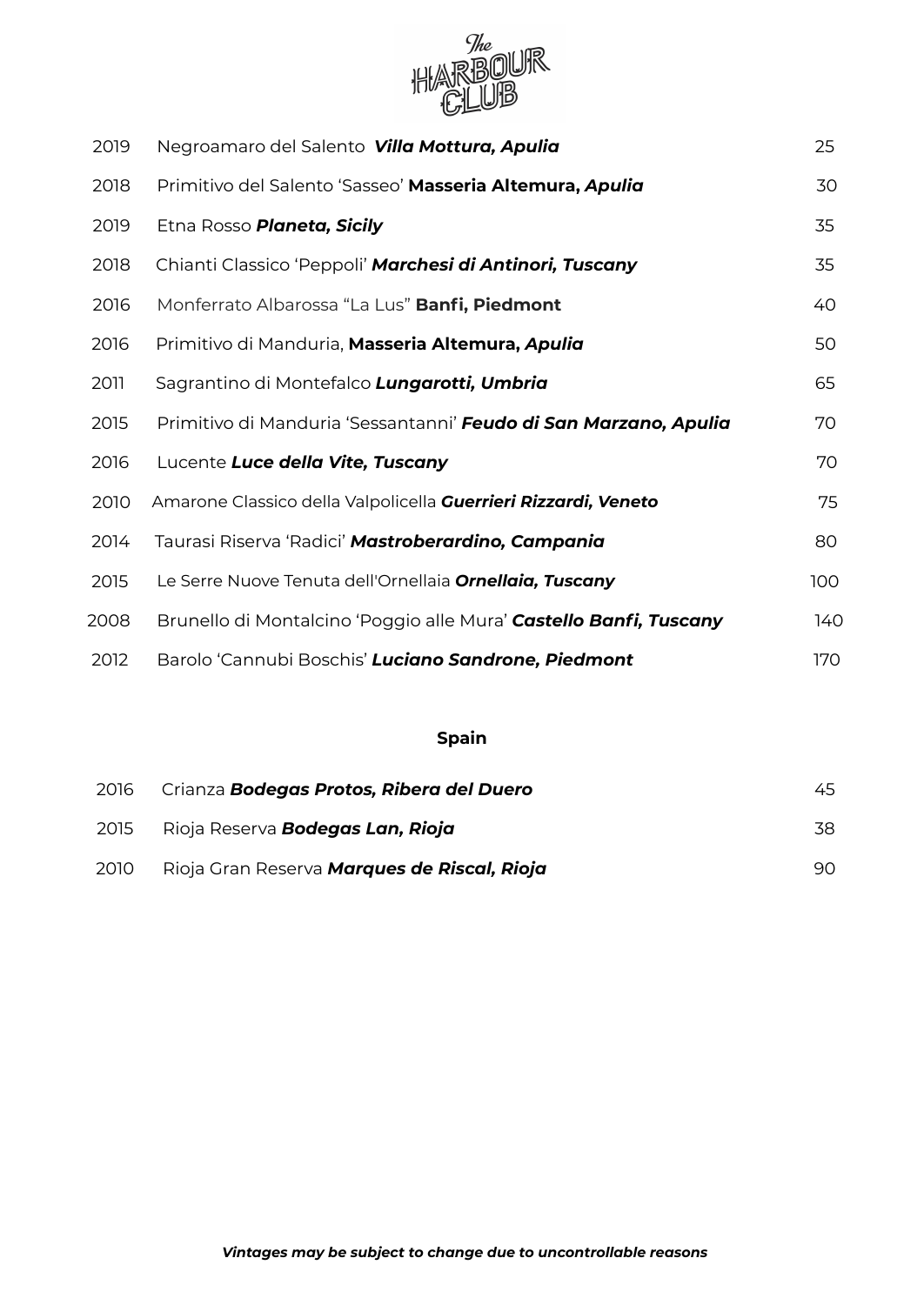

#### **France**

| 2019 | Côtes du Rhône 'La Terre de Jadis' Bio La Vinsobraise, Rhône                      | 24   |
|------|-----------------------------------------------------------------------------------|------|
| 2019 | Syrah L'Amphore d'Argent Les Vins des Viennes, Rhône                              | 37   |
| 2015 | Fleurie Prestige Georges Duboeuf, Burgundy                                        | 40   |
| 2017 | Mercurey 'Clos de Myglands' l <sup>er</sup> Cru <b>Domaine Faiveley, Burgundy</b> | 55   |
| 2012 | Château La Vieille Cure Fronsac, Bordeaux                                         | 65   |
| 2015 | Châteauneuf du Pape Rouge, François - Xavier Nicolas, Rhone                       | 90   |
| 2017 | Nuits St. Georges <b>Domaine Faiveley, Burgundy</b>                               | 75   |
| 2010 | Château de Pez Cru Bourgeois St.Estèphe-Bordeaux                                  | 100. |

# **Australia**

| 2018 | Bush Vine Grenache Yalumba, Barossa Valley                         | 45. |
|------|--------------------------------------------------------------------|-----|
| 2012 | Cabernet Sauvignon, Shiraz 'The Scribbler' Yalumba, Barossa Valley | 45  |

## **South Africa**

| 2019 | Pinotage <b>Rickety Bridge, Franschhoek</b>              |     |
|------|----------------------------------------------------------|-----|
| 2018 | The Chocolate Block <b>Boekenhoutskloof, Franschhoek</b> | 60. |

## **Chile**

| 2015 | Vitral - Merlot <b>Viña Maipo, Rapel Valley</b>                     | 20. |
|------|---------------------------------------------------------------------|-----|
| 2016 | Max Reserva - Cabernet Sauvignon <b>Errázuriz, Aconcagua Valley</b> | 45  |

# **Argentina**

| 2018 |  | Pampas Reserva - Malbec, <b>Pampas del Sur, Mendoza</b> | 20 |
|------|--|---------------------------------------------------------|----|
|------|--|---------------------------------------------------------|----|